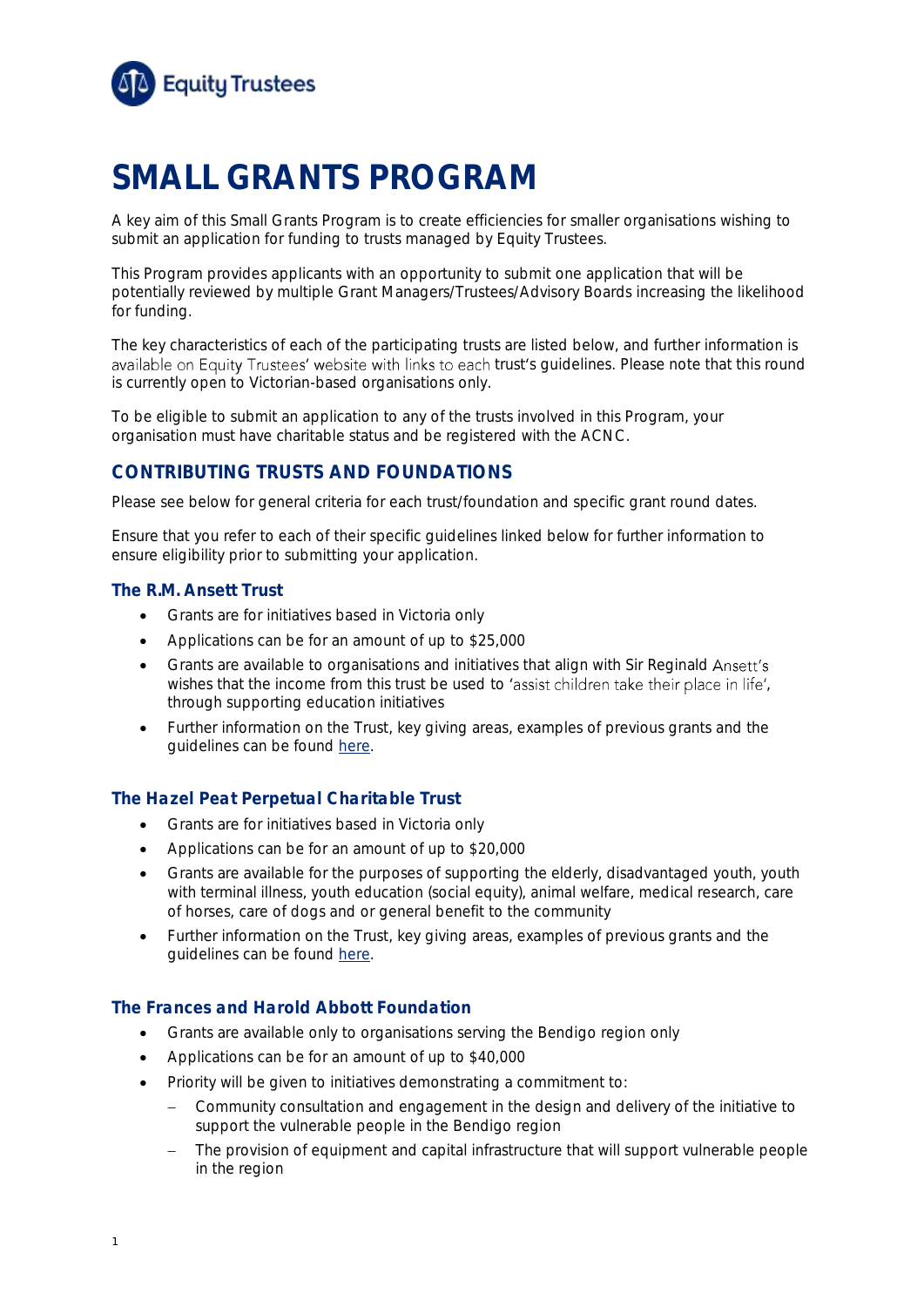

- − Initiatives which involve collaboration or the development of partnerships between organisations operating in the region
- Further information on the Foundation, key giving areas, examples of previous grants and the guidelines can be found [here.](https://www.eqt.com.au/-/media/equitytrustees/files/philanthropy/forms-guides-reports/frances-and-harold-abbott-foundation-guidelines.pdf)

# **PROCESS AND TIMING**

- 1. One grant round will be held each year and will be advertised on the Grant Funding section on the Equity Trustees Philanthropy webpage [here.](https://www.eqt.com.au/philanthropy/grant-funding)
- 2. The round will be open for six weeks, opening on 9 February 2022 and strictly closing on 15 March 2022.
- 3. Applications are to be submitted online to Equity Trustees via Smartygrants click [here](https://equitytrustees.smartygrants.com.au/smallgrants) to submit your application.
- 4. Applications will initially be reviewed and assessed by an internal committee and then put forward to the appropriate trust or foundation for consideration and approval.
- 5. Timing is dependent on trustee meeting schedules for each of the individual trusts or foundations. All applicants will be notified of the outcome of their application and this will occur between April and July 2022.

## **HOW DO YOU APPLY FOR A GRANT?**

- 1. Read all of the material provided in this document.
- 2. Choose the trust or foundation whose guidelines most closely aligned with the outcomes that you're seeking through your initiative, ensuring that you have also viewed the relevant content online.
- 3. Complete the grant application form and submit online, via Smarty Grants ensuring you supply all the information requested. A link to the grant round is available on the Equity Trustees Philanthropy webpage [here.](https://www.eqt.com.au/philanthropy/grant-funding)

There is one granting round held each year, with key dates and timeframes noted above.

## **THE APPLICATION FORM**

As noted, the purpose of this round is to create efficiencies for you as the applicant to submit one application that can be shared with a number of trusts that may be interested in your initiative.

We have also included a series of questions in the application in relation to the Sustainable Development Goals (SDG's) and gender lens. We are interested in collecting high-level data on these subjects for our internal purposes to help guide our strategy and understand the needs of the sector better.

Further information on each of the questions can be found below under each of the sub-headings.

#### **Gender Lens**

Equity Trustees is committed to gender inclusion and diversity.

We cannot assume that all programs have an equal impact for all genders and as a responsible funder, we are committed to understanding how a gender lens is applied in our grant making. We aim to invest in organisations and initiatives that consider the needs and requirements of people of all genders, creating equitable and effective programs for all.